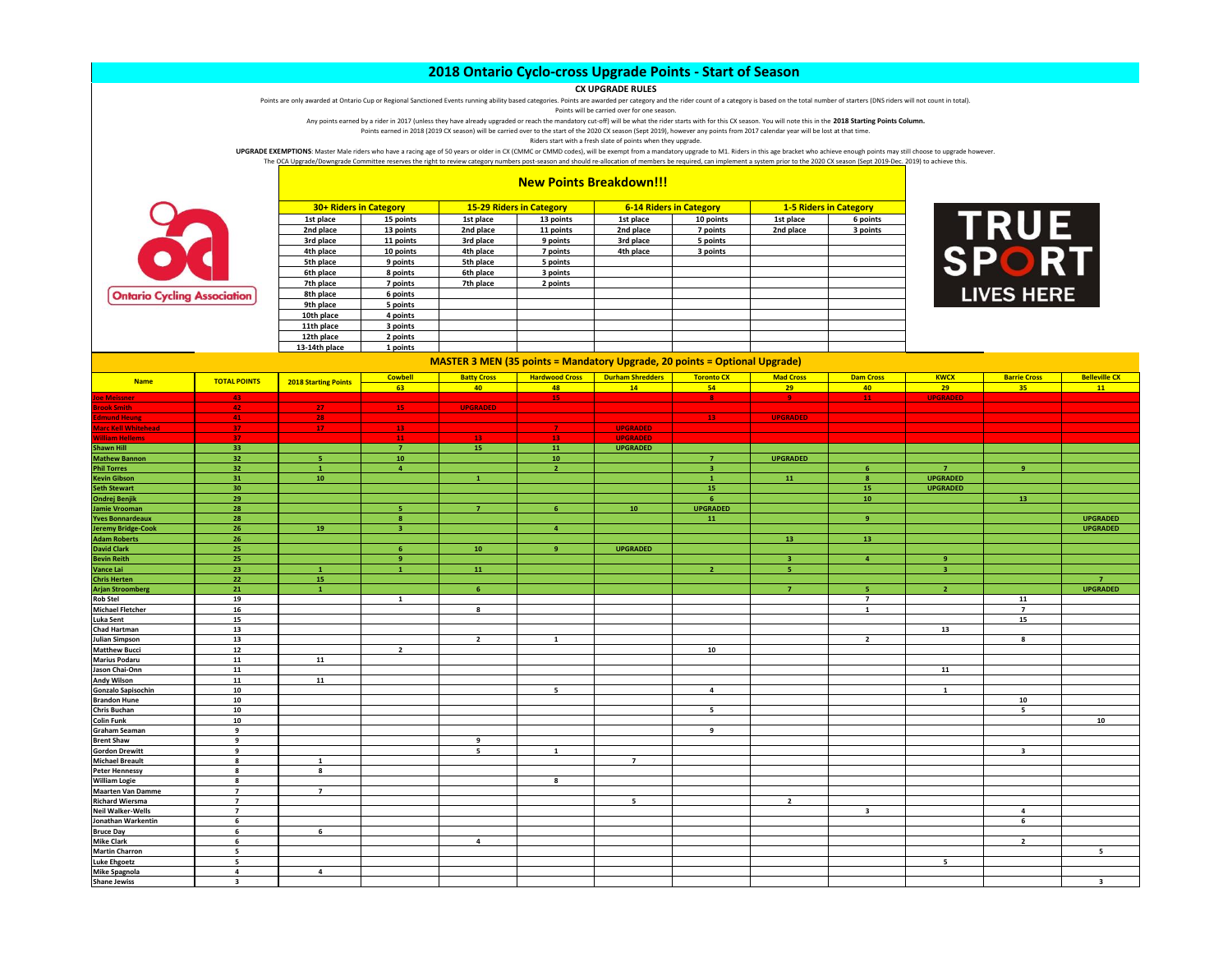## **CX UPGRADE RULES**

Points are only awarded at Ontario Cup or Regional Sanctioned Events running ability based categories. Points are awarded per category and the rider count of a category is based on the total number of starters (DNS riders

Points will be carried over for one season.

Any points earned by a rider in 2017 (unless they have already upgraded or reach the mandatory cut-off) will be what the rider starts with for this CX season. You will note this in the **2018 Starting Points Column.**

Points earned in 2018 (2019 CX season) will be carried over to the start of the 2020 CX season (Sept 2019), however any points from 2017 calendar year will be lost at that time.

Riders start with a fresh slate of points when they upgrade.

UPGRADE EXEMPTIONS: Master Male riders who have a racing age of 50 years or older in CX (CMMC or CMMD codes), will be exempt from a mandatory upgrade to M1. Riders in this age bracket who achieve enough points may still ch The OCA Upgrade/Downgrade Committee reserves the right to review category numbers post-season and should re-allocation of members be required, can implement a system prior to the 2020 CX season (Sept 2019-Dec. 2019) to ach

# **Ontario Cycling**

**Steve Traenkmann Kevin Tuohy 2 2 Dave Munro**<br>**Jay Rothenburg** 

**Adrian Jackson** 

|  |  |  | <b>New Points Breakdown!!!</b> |
|--|--|--|--------------------------------|
|--|--|--|--------------------------------|

|                                          |    | 30+ Riders in Category |           |                         | <b>15-29 Riders in Category</b> |                         | <b>6-14 Riders in Category</b> |           | <b>1-5 Riders in Category</b> |           |                |
|------------------------------------------|----|------------------------|-----------|-------------------------|---------------------------------|-------------------------|--------------------------------|-----------|-------------------------------|-----------|----------------|
|                                          |    | 1st place              | 15 points | 1st place               | 13 points                       | 1st place               | 10 points                      | 1st place | 6 points                      |           | <b>TRU</b>     |
|                                          |    | 2nd place              | 13 points | 2nd place               | 11 points                       | 2nd place               | 7 points                       | 2nd place | 3 points                      |           |                |
|                                          |    | 3rd place              | 11 points | 3rd place               | 9 points                        | 3rd place               | 5 points                       |           |                               |           |                |
|                                          |    | 4th place              | 10 points | 4th place               | 7 points                        | 4th place               | 3 points                       |           |                               |           |                |
| $\bullet$                                |    | 5th place              | 9 points  | 5th place               | 5 points                        |                         |                                |           |                               | <b>SP</b> |                |
|                                          |    | 6th place              | 8 points  | 6th place               | 3 points                        |                         |                                |           |                               |           |                |
|                                          |    | 7th place              | 7 points  | 7th place               | 2 points                        |                         |                                |           |                               |           |                |
| <b>Ontario Cycling Association</b>       |    | 8th place              | 6 points  |                         |                                 |                         |                                |           |                               |           | <b>LIVES H</b> |
|                                          |    | 9th place              | 5 points  |                         |                                 |                         |                                |           |                               |           |                |
|                                          |    | 10th place             | 4 points  |                         |                                 |                         |                                |           |                               |           |                |
|                                          |    | 11th place             | 3 points  |                         |                                 |                         |                                |           |                               |           |                |
|                                          |    | 12th place             | 2 points  |                         |                                 |                         |                                |           |                               |           |                |
|                                          |    | 13-14th place          | 1 points  |                         |                                 |                         |                                |           |                               |           |                |
| <b>Mike Avery</b>                        | 3  |                        |           |                         |                                 | $\overline{\mathbf{3}}$ |                                |           |                               |           |                |
| <b>Scott Holmes</b>                      |    |                        |           |                         |                                 |                         |                                |           |                               |           |                |
| Kevin Sundberg                           |    |                        |           | $\overline{\mathbf{3}}$ |                                 |                         |                                |           |                               |           |                |
| Jason Williams                           | 3  |                        |           |                         |                                 |                         |                                |           |                               |           | $\mathbf{1}$   |
| Steve Traenkmann                         |    |                        |           |                         |                                 |                         |                                |           |                               |           |                |
| Kevin Tuohy                              | h, | $\overline{2}$         |           |                         |                                 |                         |                                |           |                               |           |                |
| Dave Munro                               | h, | $\overline{2}$         |           |                         |                                 |                         |                                |           |                               |           |                |
| Jay Rothenburg                           |    |                        |           |                         |                                 |                         |                                |           |                               |           | 1              |
| lan Rubenzahl                            |    |                        |           |                         |                                 |                         |                                |           | $\mathbf{1}$                  |           |                |
| Krzysztof Kurzawinski<br>Adrian Incluson |    |                        |           | $\mathbf{1}$            |                                 |                         |                                |           |                               |           |                |
|                                          |    |                        |           |                         |                                 |                         |                                |           |                               |           |                |

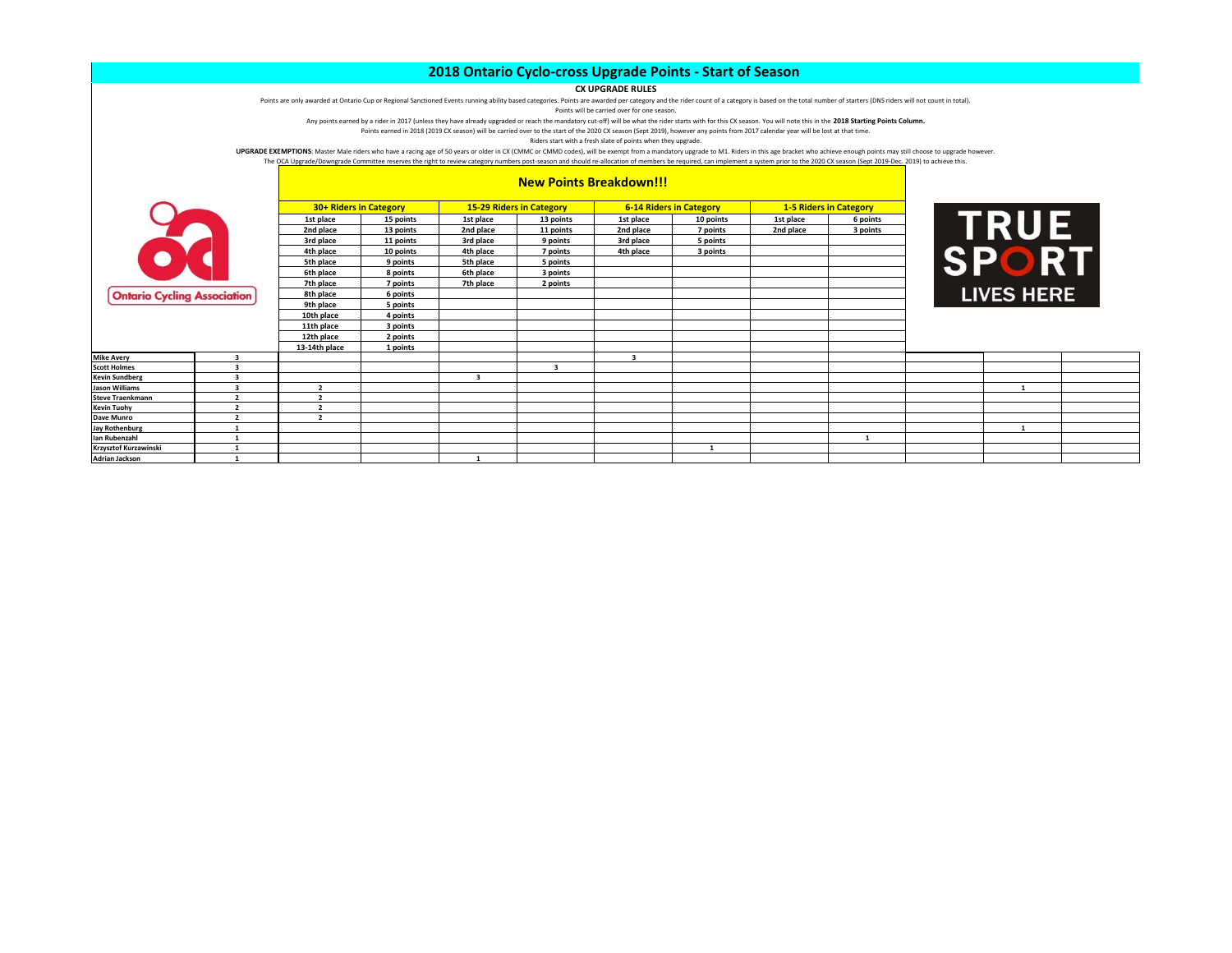### **CX UPGRADE RULES**

Points are only awarded at Ontario Cup or Regional Sanctioned Events running ability based categories. Points are awarded per category and the rider count of a category is based on the total number of starters (DNS riders

Points will be carried over for one season.

Any points earned by a rider in 2017 (unless they have already upgraded or reach the mandatory cut-off) will be what the rider starts with for this CX season. You will note this in the **2018 Starting Points Column.** Points earned in 2018 (2019 CX season) will be carried over to the start of the 2020 CX season (Sept 2019), however any points from 2017 calendar year will be lost at that time.

Riders start with a fresh slate of points when they upgrade.

UPGRADE EXEMPTIONS: Master Male riders who have a racing age of 50 years or older in CX (CMMC or CMMD codes), will be exempt from a mandatory upgrade to M1. Riders in this age bracket who achieve enough points may still ch

The OCA Upgrade/Downgrade Committee reserves the right to review category numbers post-season and should re-allocation of members be required, can implement a system prior to the 2020 CX season (Sept 2019-Dec. 2019) to ach



|  | <b>New Points Breakdown!!!</b> |  |  |  |
|--|--------------------------------|--|--|--|
|--|--------------------------------|--|--|--|

| 30+ Riders in Category |           | <b>15-29 Riders in Category</b> |           | <b>6-14 Riders in Category</b> |           |           | <b>1-5 Riders in Category</b> |
|------------------------|-----------|---------------------------------|-----------|--------------------------------|-----------|-----------|-------------------------------|
| 1st place              | 15 points | 1st place                       | 13 points | 1st place                      | 10 points | 1st place | 6 points                      |
| 2nd place              | 13 points | 2nd place                       | 11 points | 2nd place                      | 7 points  | 2nd place | 3 points                      |
| 3rd place              | 11 points | 3rd place                       | 9 points  | 3rd place                      | 5 points  |           |                               |
| 4th place              | 10 points | 4th place                       | 7 points  | 4th place                      | 3 points  |           |                               |
| 5th place              | 9 points  | 5th place                       | 5 points  |                                |           |           |                               |
| 6th place              | 8 points  | 6th place                       | 3 points  |                                |           |           |                               |
| 7th place              | 7 points  | 7th place                       | 2 points  |                                |           |           |                               |
| 8th place              | 6 points  |                                 |           |                                |           |           |                               |
| 9th place              | 5 points  |                                 |           |                                |           |           |                               |
| 10th place             | 4 points  |                                 |           |                                |           |           |                               |
| 11th place             | 3 points  |                                 |           |                                |           |           |                               |
| 12th place             | 2 points  |                                 |           |                                |           |           |                               |
| 13-14th place          | 1 points  |                                 |           |                                |           |           |                               |



|                            |                         | 13-14th place               | 1 points                |                         |                       |                                                                                   |                         |                  |                  |                 |                         |                         |
|----------------------------|-------------------------|-----------------------------|-------------------------|-------------------------|-----------------------|-----------------------------------------------------------------------------------|-------------------------|------------------|------------------|-----------------|-------------------------|-------------------------|
|                            |                         |                             |                         |                         |                       | <b>MASTER 2 MEN (35 points = Mandatory Upgrade, 20 points = Optional Upgrade)</b> |                         |                  |                  |                 |                         |                         |
|                            | <b>TOTAL POINTS</b>     | <b>2018 Starting Points</b> | <b>Cowbell</b>          | <b>Batty Cross</b>      | <b>Hardwood Cross</b> | <b>Durham Shredders</b>                                                           | <b>Toronto CX</b>       | <b>Mad Cross</b> | <b>Dam Cross</b> | <b>KWCX</b>     | <b>Barrie Cross</b>     | <b>Belleville CX</b>    |
| <b>Name</b>                |                         |                             | 20                      | $\overline{9}$          | 24                    | 5.                                                                                | 26                      | 12               | 25               | 13 <sup>7</sup> | 25                      | 6                       |
| <b>Keith Moore</b>         | 45                      |                             |                         | $\mathbf{7}$            | $\mathbf{2}$          |                                                                                   |                         | 10 <sub>1</sub>  | 13               |                 | 13                      | <b>UPGRADED</b>         |
| <b>Kevin Mahood</b>        | 38                      | $31 -$                      | $\mathbf{7}$            | <b>UPGRADED</b>         |                       |                                                                                   |                         |                  |                  |                 |                         |                         |
| <b>Scott Weldon</b>        | 38                      |                             | 11                      |                         | -51                   |                                                                                   | $-11$                   |                  | 11               | <b>UPGRADED</b> |                         |                         |
| <b>Alex Sanchez</b>        | 36 <sub>1</sub>         | 15                          | $-13$                   |                         | $\mathbf{R}$          |                                                                                   |                         |                  |                  |                 | -51                     | <b>UPGRADED</b>         |
| <b>Markus Schroeter</b>    | 33                      | 33                          |                         |                         |                       |                                                                                   |                         |                  |                  |                 |                         |                         |
| <b>Sheldon Laidman</b>     | 33                      | 14                          |                         |                         | 13                    | 6                                                                                 |                         |                  |                  |                 |                         |                         |
| <b>Andrew McLeod</b>       | 33                      | $\mathbf{8}$                | -9                      |                         |                       |                                                                                   | 13                      |                  | -3               |                 |                         |                         |
| <b>Eric Jackson</b>        | 29                      | $\overline{2}$              |                         |                         | 11                    |                                                                                   | $\overline{7}$          |                  |                  |                 | -9                      |                         |
| <b>Glenn Meeuwisse</b>     | 22                      | 15                          |                         |                         | $\overline{7}$        |                                                                                   |                         |                  |                  |                 |                         |                         |
| <b>Andrew Buzzell</b>      | 22                      |                             |                         | к                       |                       |                                                                                   |                         |                  |                  | $10-10$         |                         | $\overline{7}$          |
| <b>Chris Ferrell</b>       | 21                      |                             | $\overline{2}$          |                         |                       |                                                                                   | $\overline{2}$          | $\overline{3}$   | $\overline{7}$   | $\overline{z}$  |                         |                         |
| <b>Brook Smith</b>         | 20                      |                             |                         | 10                      |                       | 3.                                                                                |                         |                  |                  |                 | $\overline{7}$          |                         |
| Jamie Elcombe              | 19                      | 16                          |                         | $\overline{\mathbf{3}}$ |                       |                                                                                   |                         |                  |                  |                 |                         |                         |
| <b>Rolston Miller</b>      | 18                      | 18                          |                         |                         |                       |                                                                                   |                         |                  |                  |                 |                         |                         |
| Dave Labancz               | 17                      |                             |                         |                         |                       |                                                                                   |                         | 5                | 9                | 3               |                         |                         |
| <b>Brad Hauser</b>         | 14                      | $\overline{2}$              |                         |                         | 9                     |                                                                                   |                         |                  |                  |                 | $\overline{\mathbf{3}}$ |                         |
| <b>Aaron Coulter</b>       | 13                      | $\mathbf{g}$                | 5                       |                         |                       |                                                                                   |                         |                  |                  |                 |                         |                         |
| <b>Edmund Heung</b>        | 12                      |                             |                         |                         |                       |                                                                                   |                         | $\overline{7}$   |                  |                 | $\overline{2}$          | $\overline{\mathbf{3}}$ |
| <b>Seth Stewart</b>        | 11                      |                             |                         |                         |                       |                                                                                   |                         |                  |                  |                 | 11                      |                         |
| <b>David Coughlin</b>      | 11                      | 11                          |                         |                         |                       |                                                                                   |                         |                  |                  |                 |                         |                         |
| <b>Marc Kell Whitehead</b> | 10                      |                             |                         |                         |                       |                                                                                   |                         |                  |                  |                 |                         | 10                      |
| <b>Marcus Boyle</b>        | 10                      | 10                          |                         |                         |                       |                                                                                   |                         |                  |                  |                 |                         |                         |
| <b>Alex Keen</b>           | 10                      |                             |                         |                         | 1                     |                                                                                   | 9                       |                  |                  |                 |                         |                         |
| <b>Michael Lawrie</b>      | 9                       | $\overline{a}$              |                         |                         |                       |                                                                                   | 5                       |                  |                  |                 |                         |                         |
| <b>Roy Andrigo</b>         | 6                       | 6                           |                         |                         |                       |                                                                                   |                         |                  |                  |                 |                         |                         |
| <b>Bevin Reith</b>         | 5                       |                             |                         |                         |                       |                                                                                   |                         |                  |                  |                 |                         | - 5                     |
| <b>Joe Meissner</b>        | 5                       |                             |                         |                         |                       |                                                                                   |                         |                  |                  | 5               |                         |                         |
| <b>Andrew MacEachern</b>   | 5                       |                             |                         |                         |                       |                                                                                   |                         |                  | 5                |                 |                         |                         |
| <b>Graham Jones</b>        | 5                       | 5                           |                         |                         |                       |                                                                                   |                         |                  |                  |                 |                         |                         |
| <b>Marten Mann</b>         | 5                       |                             | $\overline{\mathbf{3}}$ |                         |                       |                                                                                   |                         |                  | $\overline{2}$   |                 |                         |                         |
| <b>Ryan Prystai</b>        | $\overline{\mathbf{3}}$ |                             |                         |                         |                       |                                                                                   | $\overline{\mathbf{3}}$ |                  |                  |                 |                         |                         |
| <b>James Cook</b>          | $\overline{2}$          | $\overline{\phantom{a}}$    |                         |                         |                       |                                                                                   |                         |                  |                  |                 |                         |                         |
| <b>David Enns</b>          | $\overline{2}$          | $\overline{2}$              |                         |                         |                       |                                                                                   |                         |                  |                  |                 |                         |                         |
| <b>Scott Morrow</b>        | $\overline{2}$          | $\overline{2}$              |                         |                         |                       |                                                                                   |                         |                  |                  |                 |                         |                         |
| <b>Robert Bateman</b>      | $\mathbf{1}$            |                             | $\mathbf{1}$            |                         |                       |                                                                                   |                         |                  |                  |                 |                         |                         |
| <b>David Staples</b>       | $\mathbf{1}$            | -1                          |                         |                         |                       |                                                                                   |                         |                  |                  |                 |                         |                         |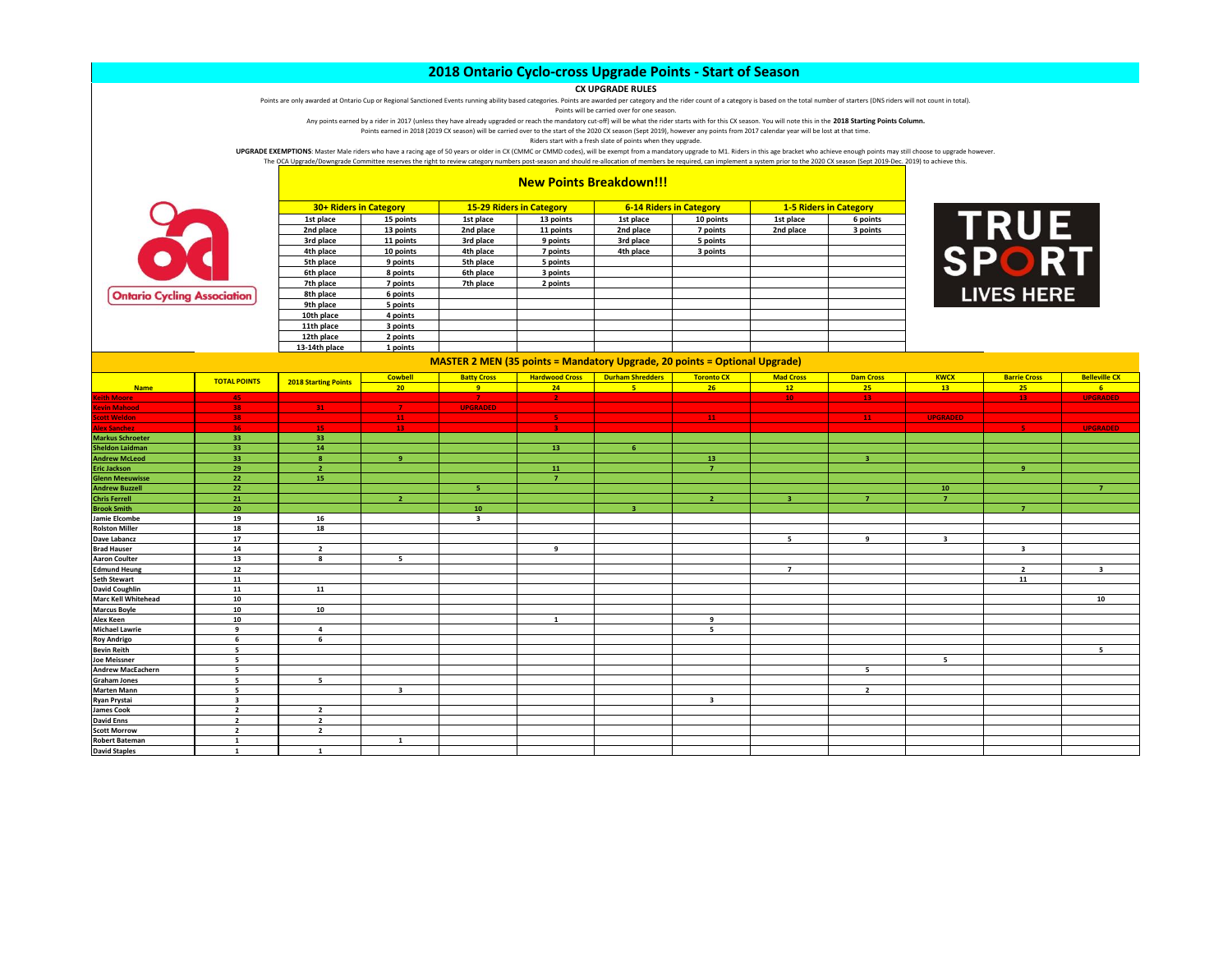## **CX UPGRADE RULES**

Points are only awarded at Ontario Cup or Regional Sanctioned Events running ability based categories. Points are awarded per category and the rider count of a category is based on the total number of starters (DNS riders

Points will be carried over for one season.

Any points earned by a rider in 2017 (unless they have already upgraded or reach the mandatory cut-off) will be what the rider starts with for this CX season. You will note this in the **2018 Starting Points Column.** Points earned in 2018 (2019 CX season) will be carried over to the start of the 2020 CX season (Sept 2019), however any points from 2017 calendar year will be lost at that time.

Riders start with a fresh slate of points when they upgrade.

UPGRADE EXEMPTIONS: Master Male riders who have a racing age of 50 years or older in CX (CMMC or CMMD codes), will be exempt from a mandatory upgrade to M1. Riders in this age bracket who achieve enough points may still ch The OCA Upgrade/Downgrade Committee reserves the right to review category numbers post-season and should re-allocation of members be required, can implement a system prior to the 2020 CX season (Sept 2019-Dec. 2019) to ach



|  |  |  | <b>New Points Breakdown!!!</b> |
|--|--|--|--------------------------------|
|--|--|--|--------------------------------|

| <b>30+ Riders in Category</b> |           |           | <b>15-29 Riders in Category</b> | <b>6-14 Riders in Category</b> |           | <b>1-5 Riders in Category</b> |          |
|-------------------------------|-----------|-----------|---------------------------------|--------------------------------|-----------|-------------------------------|----------|
| 1st place                     | 15 points | 1st place | 13 points                       | 1st place                      | 10 points | 1st place                     | 6 points |
| 2nd place                     | 13 points | 2nd place | 11 points                       | 2nd place                      | 7 points  | 2nd place                     | 3 points |
| 3rd place                     | 11 points | 3rd place | 9 points                        | 3rd place                      | 5 points  |                               |          |
| 4th place                     | 10 points | 4th place | 7 points                        | 4th place                      | 3 points  |                               |          |
| 5th place                     | 9 points  | 5th place | 5 points                        |                                |           |                               |          |
| 6th place                     | 8 points  | 6th place | 3 points                        |                                |           |                               |          |
| 7th place                     | 7 points  | 7th place | 2 points                        |                                |           |                               |          |
| 8th place                     | 6 points  |           |                                 |                                |           |                               |          |
| 9th place                     | 5 points  |           |                                 |                                |           |                               |          |
| 10th place                    | 4 points  |           |                                 |                                |           |                               |          |
| 11th place                    | 3 points  |           |                                 |                                |           |                               |          |
| 12th place                    | 2 points  |           |                                 |                                |           |                               |          |
| 13-14th place                 | 1 points  |           |                                 |                                |           |                               |          |



|                               |                         | 13-14th place               | 1 points                |                         |                         |                                                                               |                   |                         |                  |                         |                     |                      |
|-------------------------------|-------------------------|-----------------------------|-------------------------|-------------------------|-------------------------|-------------------------------------------------------------------------------|-------------------|-------------------------|------------------|-------------------------|---------------------|----------------------|
|                               |                         |                             |                         |                         |                         | U23/Elite 4 Men (35 points = Mandatory Upgrade, 20 points = Optional Upgrade) |                   |                         |                  |                         |                     |                      |
|                               | <b>TOTAL POINTS</b>     | <b>2018 Starting Points</b> | <b>Cowbell</b>          | <b>Batty Cross</b>      | <b>Hardwood Cross</b>   | <b>Durham Shredders</b>                                                       | <b>Toronto CX</b> | <b>Mad Cross</b>        | <b>Dam Cross</b> | <b>KWCX</b>             | <b>Barrie Cross</b> | <b>Belleville CX</b> |
| <b>Name</b>                   |                         |                             | 21                      | <b>18</b>               | 17 <sup>2</sup>         | $\overline{4}$                                                                | 30 <sub>o</sub>   | 15                      | 21               | 15                      | 14                  | -5                   |
| <b>Caelum Wishart</b>         | 39                      |                             |                         |                         |                         |                                                                               | 15 <sub>1</sub>   | 13 <sub>1</sub>         | 11               | <b>UPGRADED</b>         |                     |                      |
| <b>Chris Angermann</b>        | 36                      | 24                          | -9.                     |                         |                         |                                                                               |                   | $\overline{\mathbf{3}}$ |                  | <b>UPGRADED</b>         |                     |                      |
| <b>Andrew Scollard</b>        | 34                      |                             |                         | 11                      |                         |                                                                               | $\overline{7}$    | $\overline{9}$          | $\overline{7}$   |                         |                     |                      |
| <b>Mitch Harris</b>           | 31                      | 6 <sup>°</sup>              | $\overline{7}$          |                         | 5                       |                                                                               | 13                | <b>UPGRADED</b>         |                  |                         |                     |                      |
| <b>Andrew Lambert</b>         | 29                      | 10                          | -5                      |                         | $\mathbf{q}$            |                                                                               | 5                 | <b>UPGRADED</b>         |                  |                         |                     |                      |
| <b>Kyle Laing</b>             | 29                      |                             |                         | $\overline{2}$          | $\mathbf{1}$            |                                                                               | ĥ.                | $\overline{2}$          | <b>S</b>         | $\overline{7}$          |                     |                      |
| <b>Andrew Edmunds</b>         | 28                      | 15                          | 13                      | <b>UPGRADED</b>         |                         |                                                                               |                   |                         |                  |                         |                     |                      |
| <b>Matthew Dempster</b>       | 28                      |                             |                         |                         |                         |                                                                               | $\mathbf{g}$      | 11                      |                  | $\overline{9}$          |                     |                      |
| <b>Alexander Vanderlinden</b> | 26                      |                             |                         |                         |                         |                                                                               |                   |                         | 13               | 13                      |                     |                      |
| <b>Jason Zhu</b>              | 25                      |                             |                         |                         |                         |                                                                               | $\bullet$         | -5                      |                  | 11                      |                     |                      |
| <b>Michael Eves</b>           | 25                      |                             | $\overline{2}$          | $\overline{7}$          | $\overline{7}$          |                                                                               |                   |                         | $\overline{2}$   |                         | $\overline{7}$      |                      |
| <b>Justin Minicola</b>        | 22                      |                             |                         | 13                      | $\overline{\mathbf{3}}$ |                                                                               |                   |                         |                  |                         |                     | -6                   |
| <b>Denver Poole</b>           | 21                      |                             |                         |                         |                         |                                                                               |                   |                         |                  |                         | 10                  |                      |
| <b>Adam Trela</b>             | 16                      |                             |                         |                         |                         |                                                                               |                   | $\overline{7}$          | $\overline{9}$   |                         |                     |                      |
| <b>Fraser McCallum</b>        | 15                      | 15                          |                         |                         |                         |                                                                               |                   |                         |                  |                         |                     |                      |
| <b>Nathan McDowell</b>        | 13                      |                             |                         |                         | 13                      |                                                                               |                   |                         |                  |                         |                     |                      |
| <b>Aidan Webster</b>          | 12                      | 12                          |                         |                         |                         |                                                                               |                   |                         |                  |                         |                     |                      |
| <b>Boris Dyakov</b>           | 11                      |                             |                         |                         |                         |                                                                               | 11                |                         |                  |                         |                     |                      |
| <b>Keith Brouillette</b>      | 11                      | 11                          |                         |                         |                         |                                                                               |                   |                         |                  |                         |                     |                      |
| <b>Mike Galasso</b>           | 11                      |                             | 11                      | <b>UPGRADED</b>         |                         |                                                                               |                   |                         |                  |                         |                     |                      |
| <b>Evan Saarits</b>           | 11                      |                             |                         |                         | 11                      |                                                                               |                   |                         |                  |                         |                     |                      |
| <b>Laurent Risser</b>         | 10                      |                             |                         |                         |                         |                                                                               | 10                |                         |                  |                         |                     |                      |
| <b>Kevin Bowker</b>           | 10                      |                             |                         | 9                       |                         |                                                                               | $\mathbf{1}$      |                         |                  |                         |                     |                      |
| <b>Stephen Lake</b>           | 8                       | $\mathbf{g}$                |                         |                         |                         |                                                                               |                   |                         |                  |                         |                     |                      |
| <b>Tyler Ramsbottom</b>       | 8                       | 8                           |                         |                         |                         |                                                                               |                   |                         |                  |                         |                     |                      |
| Shawn Hill                    | 8                       | 8                           |                         |                         |                         |                                                                               |                   |                         |                  |                         |                     |                      |
| Mark Eyk                      | $\overline{7}$          |                             | $\mathbf{1}$            |                         |                         |                                                                               | $\overline{a}$    |                         |                  | $\overline{2}$          |                     |                      |
| <b>Mike Smith</b>             | 6                       |                             |                         |                         |                         | 6                                                                             |                   |                         |                  |                         |                     |                      |
| <b>Mark Weymouth</b>          | 6                       | 6                           |                         |                         |                         |                                                                               |                   |                         |                  |                         |                     |                      |
| <b>Harrison Boyce</b>         | 5                       |                             |                         |                         |                         |                                                                               |                   |                         |                  |                         | $5\overline{ }$     |                      |
| <b>Ben Daub</b>               | 5                       |                             |                         | 5                       |                         |                                                                               |                   |                         |                  |                         |                     |                      |
| <b>Philip Sheffield</b>       | 5                       |                             |                         |                         |                         |                                                                               |                   |                         |                  | 5                       |                     |                      |
| Jamie Vrooman                 | $\overline{a}$          | $\overline{a}$              |                         |                         |                         |                                                                               |                   |                         |                  |                         |                     |                      |
| <b>Brian Chou</b>             | $\overline{a}$          |                             |                         |                         |                         |                                                                               | $\mathbf{1}$      |                         |                  | $\overline{\mathbf{3}}$ |                     |                      |
| Paul Jerome<br>Kim Vo         | $\overline{\mathbf{3}}$ |                             | $\overline{\mathbf{3}}$ |                         |                         |                                                                               |                   |                         |                  |                         |                     |                      |
|                               | $\overline{\mathbf{3}}$ |                             |                         | $\overline{\mathbf{3}}$ |                         |                                                                               |                   |                         |                  |                         |                     |                      |
| <b>Marek Musiej</b>           | $\overline{\mathbf{3}}$ |                             |                         |                         |                         |                                                                               | $\overline{2}$    |                         |                  | $\mathbf{1}$            |                     |                      |
| Steven Le-Magueresse          | $\overline{2}$          | $\overline{2}$              |                         |                         |                         |                                                                               |                   |                         |                  |                         |                     |                      |
| <b>Edwin Ampolitod</b>        | 1                       |                             |                         | <b>1</b>                |                         |                                                                               |                   |                         |                  |                         |                     |                      |
| <b>Stephen Bilicki</b>        | 1                       | 1                           |                         |                         |                         |                                                                               |                   |                         |                  |                         |                     |                      |
| <b>Anthony Smith</b>          | $\mathbf{1}$            | $\mathbf{1}$                |                         |                         |                         |                                                                               |                   |                         |                  |                         |                     |                      |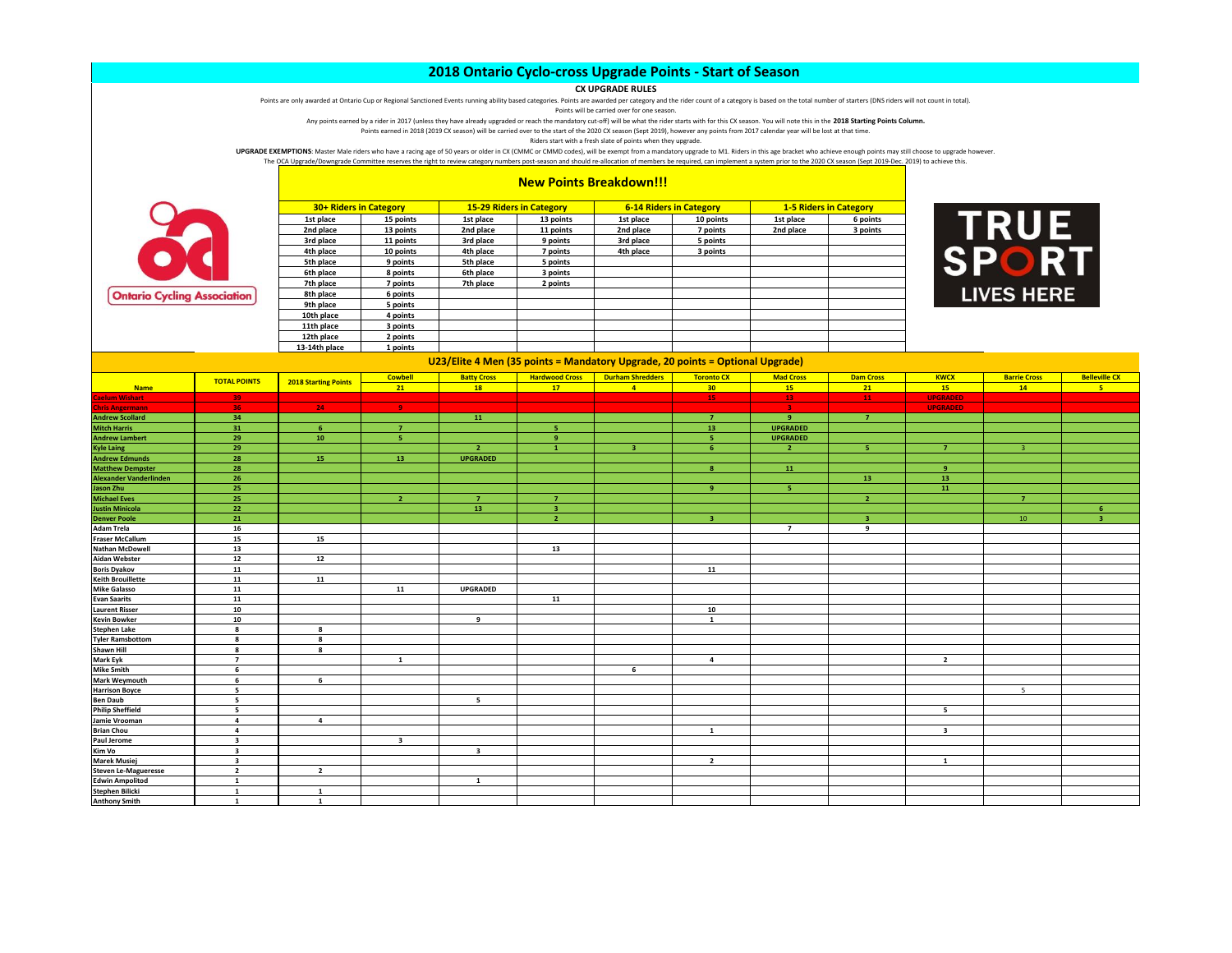## **CX UPGRADE RULES**

Points are only awarded at Ontario Cup or Regional Sanctioned Events running ability based categories. Points are awarded per category and the rider count of a category is based on the total number of starters (DNS riders

Points will be carried over for one season.

Any points earned by a rider in 2017 (unless they have already upgraded or reach the mandatory cut-off) will be what the rider starts with for this CX season. You will note this in the **2018 Starting Points Column.** Points earned in 2018 (2019 CX season) will be carried over to the start of the 2020 CX season (Sept 2019), however any points from 2017 calendar year will be lost at that time.

Riders start with a fresh slate of points when they upgrade.

UPGRADE EXEMPTIONS: Master Male riders who have a racing age of 50 years or older in CX (CMMC or CMMD codes), will be exempt from a mandatory upgrade to M1. Riders in this age bracket who achieve enough points may still ch

The OCA Upgrade/Downgrade Committee reserves the right to review category numbers post-season and should re-allocation of members be required, can implement a system prior to the 2020 CX season (Sept 2019-Dec. 2019) to ach



|  | <b>New Points Breakdown!!!</b> |  |  |  |
|--|--------------------------------|--|--|--|
|--|--------------------------------|--|--|--|

|               | 30+ Riders in Category |           | <b>15-29 Riders in Category</b> |           | <b>6-14 Riders in Category</b> | <b>1-5 Riders in Category</b> |          |  |
|---------------|------------------------|-----------|---------------------------------|-----------|--------------------------------|-------------------------------|----------|--|
| 1st place     | 15 points              | 1st place | 13 points                       | 1st place | 10 points                      | 1st place                     | 6 points |  |
| 2nd place     | 13 points              | 2nd place | 11 points                       | 2nd place | 7 points                       | 2nd place                     | 3 points |  |
| 3rd place     | 11 points              | 3rd place | 9 points                        | 3rd place | 5 points                       |                               |          |  |
| 4th place     | 10 points              | 4th place | 7 points                        | 4th place | 3 points                       |                               |          |  |
| 5th place     | 9 points               | 5th place | 5 points                        |           |                                |                               |          |  |
| 6th place     | 8 points               | 6th place | 3 points                        |           |                                |                               |          |  |
| 7th place     | 7 points               | 7th place | 2 points                        |           |                                |                               |          |  |
| 8th place     | 6 points               |           |                                 |           |                                |                               |          |  |
| 9th place     | 5 points               |           |                                 |           |                                |                               |          |  |
| 10th place    | 4 points               |           |                                 |           |                                |                               |          |  |
| 11th place    | 3 points               |           |                                 |           |                                |                               |          |  |
| 12th place    | 2 points               |           |                                 |           |                                |                               |          |  |
| 13-14th place | 1 points               |           |                                 |           |                                |                               |          |  |



| U23/Elite 3 Men (35 points = Mandatory Upgrade, 20 points = Optional Upgrade) |                          |                             |                |                    |                          |                         |                         |                  |                  |                          |                     |                         |  |
|-------------------------------------------------------------------------------|--------------------------|-----------------------------|----------------|--------------------|--------------------------|-------------------------|-------------------------|------------------|------------------|--------------------------|---------------------|-------------------------|--|
|                                                                               | <b>TOTAL POINTS</b>      | <b>2018 Starting Points</b> | <b>Cowbell</b> | <b>Batty Cross</b> | <b>Hardwood Cross</b>    | <b>Durham Shredders</b> | <b>Toronto CX</b>       | <b>Mad Cross</b> | <b>Dam Cross</b> | <b>KWCX</b>              | <b>Barrie Cross</b> | <b>Belleville CX</b>    |  |
| <b>Name</b>                                                                   |                          |                             | 10             | $\blacksquare$     | 10 <sup>°</sup>          | $\mathbf{1}$            | $10-10$                 | $\overline{7}$   | 12               | $\mathbf{r}$             | 6                   | 2 <sup>1</sup>          |  |
| <b>Noah Miller</b>                                                            | 40                       |                             | 10             |                    |                          |                         | 10                      | 10 <sub>1</sub>  | 10               | <b>UPGRADED</b>          |                     |                         |  |
| <b>Bronson Patychuk</b>                                                       | 35                       |                             | $\mathbf{7}$   |                    | $\mathbf{7}$             |                         | $\mathbf{7}$            | $\mathbf{7}$     | $\overline{7}$   | <b>UPGRADED</b>          |                     |                         |  |
| <b>Mark Lancia</b>                                                            | 35                       | $20 -$                      | -5             |                    | 10 <sup>°</sup>          | <b>UPGRADED</b>         |                         |                  |                  |                          |                     |                         |  |
| <b>Mathew Zammit</b>                                                          | 16                       |                             |                |                    |                          | -6                      | $\overline{\mathbf{3}}$ |                  |                  |                          |                     |                         |  |
| <b>Mitch Harris</b>                                                           | 13                       |                             |                |                    |                          |                         |                         |                  | 5                |                          | 3                   |                         |  |
| <b>Andrew Bray</b>                                                            | 12                       | $\overline{2}$              |                |                    | $\overline{\phantom{a}}$ |                         | 5                       |                  |                  |                          |                     |                         |  |
| <b>Jacob McClelland</b>                                                       | 11                       | 11                          |                |                    |                          |                         |                         |                  |                  |                          |                     |                         |  |
| John Hauser                                                                   | 10                       |                             |                |                    |                          |                         |                         |                  |                  |                          | 10                  |                         |  |
| Matthew Janzen                                                                | 10                       |                             |                |                    |                          |                         |                         |                  |                  | 10                       |                     |                         |  |
| <b>Ryan Kent</b>                                                              | $\overline{\phantom{a}}$ |                             |                |                    |                          |                         |                         |                  |                  | $\overline{\phantom{a}}$ |                     |                         |  |
| Ryan Prystai                                                                  | $\overline{\phantom{a}}$ | $\overline{\phantom{a}}$    |                |                    |                          |                         |                         |                  |                  |                          |                     |                         |  |
| <b>Brien Poel</b>                                                             | -6                       |                             |                |                    |                          |                         |                         |                  |                  |                          |                     |                         |  |
| <b>Aaron Hamill</b>                                                           |                          | 6                           |                |                    |                          |                         |                         |                  |                  |                          |                     |                         |  |
| Mark Weymouth                                                                 | 6                        |                             |                |                    |                          |                         |                         |                  |                  |                          |                     |                         |  |
| <b>Caelum Wishart</b>                                                         | 6                        |                             |                |                    |                          |                         |                         |                  |                  |                          |                     |                         |  |
| <b>Andrew Lambert</b>                                                         | 6                        |                             |                |                    |                          |                         |                         |                  |                  | 3                        |                     | $\overline{\mathbf{a}}$ |  |
| <b>Joel Anderson</b>                                                          | 5                        |                             |                |                    |                          |                         |                         |                  |                  |                          | 5                   |                         |  |
| <b>Michael Jaffray</b>                                                        | 5                        |                             |                |                    |                          |                         |                         |                  |                  | 5                        |                     |                         |  |
| Jonathan van der Sluis                                                        | $\overline{\mathbf{3}}$  |                             |                |                    |                          |                         |                         |                  |                  |                          |                     |                         |  |
| <b>Hinkel Yeung</b>                                                           | $\overline{\mathbf{3}}$  |                             |                |                    |                          |                         |                         |                  |                  |                          |                     |                         |  |
| <b>Anderson Reid</b>                                                          | 3                        |                             |                |                    | $\overline{\mathbf{3}}$  |                         |                         |                  |                  |                          |                     |                         |  |
| <b>Scott Weldon</b>                                                           | $\overline{2}$           | $\overline{\mathbf{2}}$     |                |                    |                          |                         |                         |                  |                  |                          |                     |                         |  |
| Jason Zhu                                                                     | $\overline{2}$           | $\mathbf{r}$                |                |                    |                          |                         |                         |                  |                  |                          |                     |                         |  |
| <b>Bernhard Isopp</b>                                                         |                          |                             |                |                    |                          |                         |                         |                  |                  |                          |                     |                         |  |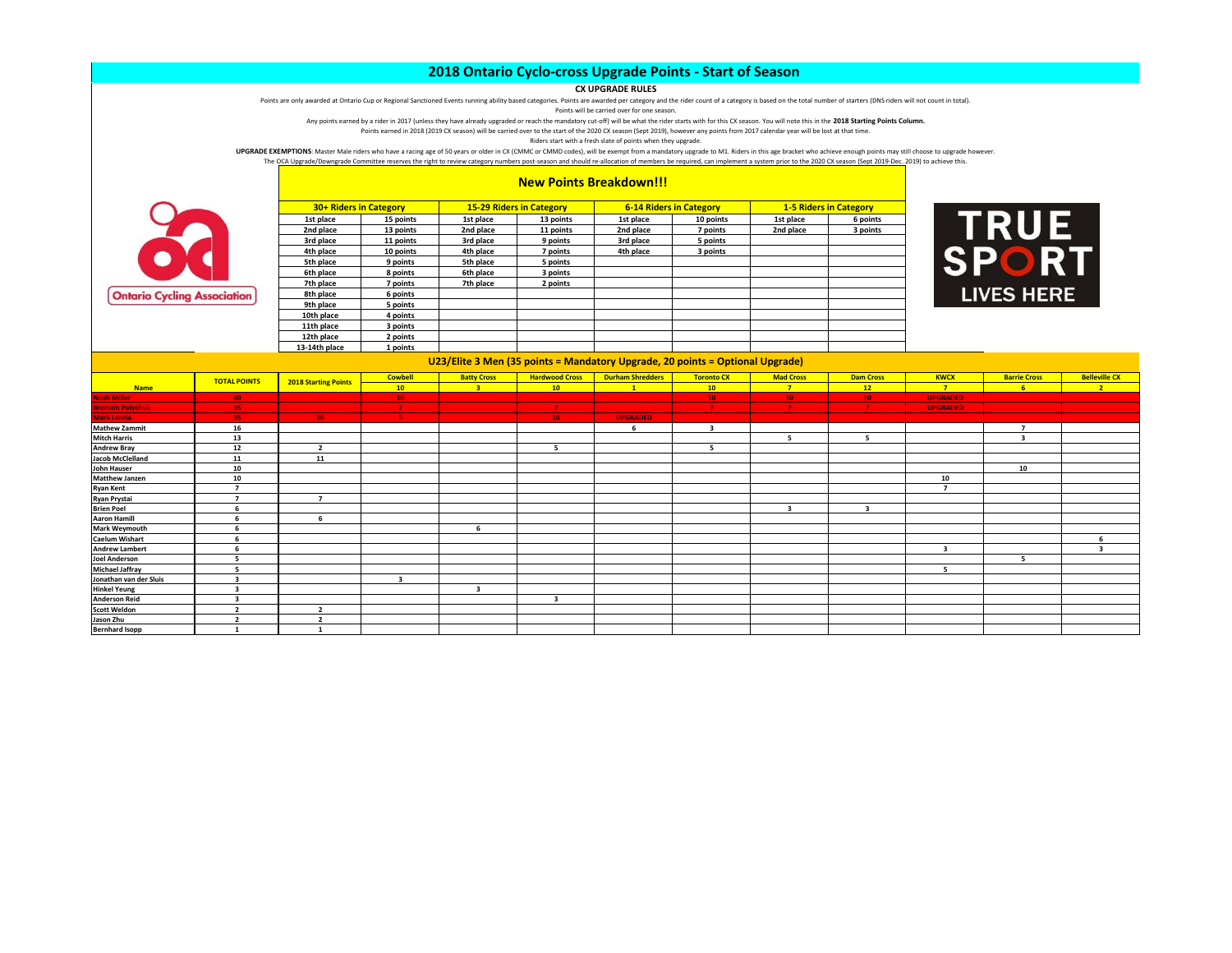## **CX UPGRADE RULES**

Points are only awarded at Ontario Cup or Regional Sanctioned Events running ability based categories. Points are awarded per category and the rider count of a category is based on the total number of starters (DNS riders

Points will be carried over for one season.

Any points earned by a rider in 2017 (unless they have already upgraded or reach the mandatory cut-off) will be what the rider starts with for this CX season. You will note this in the **2018 Starting Points Column.** Points earned in 2018 (2019 CX season) will be carried over to the start of the 2020 CX season (Sept 2019), however any points from 2017 calendar year will be lost at that time.

Riders start with a fresh slate of points when they upgrade.

UPGRADE EXEMPTIONS: Master Male riders who have a racing age of 50 years or older in CX (CMMC or CMMD codes), will be exempt from a mandatory upgrade to M1. Riders in this age bracket who achieve enough points may still ch The OCA Upgrade/Downgrade Committee reserves the right to review category numbers post-season and should re-allocation of members be required, can implement a system prior to the 2020 CX season (Sept 2019-Dec. 2019) to ach



|           | <b>15-29 Riders in Category</b> |           | <b>6-14 Riders in Category</b> |  |
|-----------|---------------------------------|-----------|--------------------------------|--|
| 1st place | 13 points                       | 1st place | 10 points                      |  |
| 2nd place | 11 points                       | 2nd place | 7 points                       |  |
|           |                                 |           |                                |  |

**New Points Breakdown!!!**



| <b>30+ Riders in Category</b> |           | <b>15-29 Riders in Category</b> |           | <b>6-14 Riders in Category</b> |           |           | <b>1-5 Riders in Category</b> |
|-------------------------------|-----------|---------------------------------|-----------|--------------------------------|-----------|-----------|-------------------------------|
| 1st place                     | 15 points | 1st place                       | 13 points | 1st place                      | 10 points | 1st place | 6 points                      |
| 2nd place                     | 13 points | 2nd place                       | 11 points | 2nd place                      | 7 points  | 2nd place | 3 points                      |
| 3rd place                     | 11 points | 3rd place                       | 9 points  | 3rd place                      | 5 points  |           |                               |
| 4th place                     | 10 points | 4th place                       | 7 points  | 4th place                      | 3 points  |           |                               |
| 5th place                     | 9 points  | 5th place                       | 5 points  |                                |           |           |                               |
| 6th place                     | 8 points  | 6th place                       | 3 points  |                                |           |           |                               |
| 7th place                     | 7 points  | 7th place                       | 2 points  |                                |           |           |                               |
| 8th place                     | 6 points  |                                 |           |                                |           |           |                               |
| 9th place                     | 5 points  |                                 |           |                                |           |           |                               |
| 10th place                    | 4 points  |                                 |           |                                |           |           |                               |
| 11th place                    | 3 points  |                                 |           |                                |           |           |                               |
| 12th place                    | 2 points  |                                 |           |                                |           |           |                               |
| 13-14th place                 | 1 points  |                                 |           |                                |           |           |                               |



|                                          |                                                                               |                             | $-2$ points             |                         | the contract of the contract of the contract of the contract of the contract of the contract of the contract of |                         |                   |                         |                  |                         |                     |                      |  |
|------------------------------------------|-------------------------------------------------------------------------------|-----------------------------|-------------------------|-------------------------|-----------------------------------------------------------------------------------------------------------------|-------------------------|-------------------|-------------------------|------------------|-------------------------|---------------------|----------------------|--|
|                                          | U23/Elite Women (35 points = Mandatory Upgrade, 20 points = Optional Upgrade) |                             |                         |                         |                                                                                                                 |                         |                   |                         |                  |                         |                     |                      |  |
|                                          |                                                                               |                             | <b>Cowbell</b>          | <b>Batty Cross</b>      | <b>Hardwood Cross</b>                                                                                           | <b>Durham Shredders</b> | <b>Toronto CX</b> | <b>Mad Cross</b>        | <b>Dam Cross</b> | <b>KWCX</b>             | <b>Barrie Cross</b> | <b>Belleville CX</b> |  |
| <b>Name</b>                              | <b>TOTAL POINTS</b>                                                           | <b>2018 Starting Points</b> | 15                      | 13                      | 14                                                                                                              | $\overline{7}$          | 23                | 5                       | 13               | $\mathbf{g}$            | 20 <sup>2</sup>     | $\overline{2}$       |  |
| <b>Ashley Barson</b>                     | 69                                                                            | 48                          | $\overline{7}$          | $\overline{7}$          |                                                                                                                 | $\overline{7}$          |                   |                         |                  |                         |                     |                      |  |
| Dana Gilligan                            | 55                                                                            | 25                          |                         |                         | 10                                                                                                              |                         | 9                 |                         |                  |                         | 11                  |                      |  |
| Lisa Holmgren                            | 45                                                                            | 29                          | 11                      |                         | $\overline{\mathbf{3}}$                                                                                         |                         |                   |                         |                  |                         | $\overline{2}$      |                      |  |
| Natascha Piciga**                        | 43                                                                            | 24                          | 9                       |                         |                                                                                                                 |                         | -3                |                         |                  | $\overline{7}$          |                     |                      |  |
| Siobhan Kelly**                          | 37                                                                            |                             |                         | 10                      |                                                                                                                 |                         |                   | 6                       | 11               | 10                      |                     |                      |  |
| <b>Erica Leonard</b>                     | 26                                                                            | $\Delta$                    | 13                      |                         |                                                                                                                 |                         |                   |                         | $\mathbf{q}$     |                         |                     |                      |  |
| Jenn Jackson                             | 26                                                                            |                             |                         |                         |                                                                                                                 |                         | 13                |                         |                  |                         | 13                  |                      |  |
| Ava Holmgren                             | 25                                                                            |                             |                         |                         | 5                                                                                                               |                         | 11                |                         |                  |                         | 9                   |                      |  |
| <b>Nicole Bradbury</b>                   | 20                                                                            |                             |                         |                         |                                                                                                                 |                         |                   |                         | 13               |                         | $\overline{7}$      |                      |  |
| <b>Soren Meeuwisse</b>                   | 19                                                                            | 19                          |                         |                         |                                                                                                                 |                         |                   |                         |                  |                         |                     |                      |  |
| Jamie Gilgen                             | 19                                                                            | 19                          |                         |                         |                                                                                                                 |                         |                   |                         |                  |                         |                     |                      |  |
| Kelly Lawson**                           | 19                                                                            |                             |                         |                         | $\overline{7}$                                                                                                  |                         | $\overline{7}$    |                         |                  |                         | -5                  |                      |  |
| <b>Ruby West</b>                         | 15                                                                            | 15                          |                         |                         |                                                                                                                 |                         |                   |                         |                  |                         |                     |                      |  |
| Kaitlyn Shikaze**                        | 15                                                                            | $\overline{a}$              | $\mathbf{1}$            |                         |                                                                                                                 |                         | -5                |                         |                  | -5                      |                     |                      |  |
| Jocelyn Stel                             | 12                                                                            |                             | -5                      |                         |                                                                                                                 |                         |                   |                         | $\overline{7}$   |                         |                     |                      |  |
| Natasha Elliott                          | 11                                                                            | 11                          |                         |                         |                                                                                                                 |                         |                   |                         |                  |                         |                     |                      |  |
| <b>Haley Smith</b>                       | 10                                                                            |                             |                         |                         |                                                                                                                 | 10                      |                   |                         |                  |                         |                     |                      |  |
| Linda Shin                               | 8                                                                             | 8                           |                         |                         |                                                                                                                 |                         |                   |                         |                  |                         |                     |                      |  |
| <b>Catherine Strus</b>                   | 8                                                                             | 8                           |                         |                         |                                                                                                                 |                         |                   |                         |                  |                         |                     |                      |  |
| Katie Ozolins***                         | $\overline{7}$                                                                | $\overline{7}$              |                         |                         |                                                                                                                 |                         |                   |                         |                  |                         |                     |                      |  |
| <b>Elli Clark</b>                        | 6                                                                             |                             |                         |                         |                                                                                                                 |                         |                   |                         |                  |                         |                     | -6                   |  |
| Pauline Beaupre***                       | -6                                                                            |                             | $\overline{\mathbf{3}}$ |                         |                                                                                                                 |                         |                   | $\overline{\mathbf{3}}$ |                  |                         |                     |                      |  |
| Andrea Burley***                         | 5                                                                             |                             |                         | - 5                     |                                                                                                                 |                         |                   |                         |                  |                         |                     |                      |  |
| Elizabeth Archbold**                     | 5                                                                             |                             |                         | $\overline{\mathbf{3}}$ |                                                                                                                 | $\overline{2}$          |                   |                         |                  |                         |                     |                      |  |
| <b>Kierstn Hawke</b>                     | 5                                                                             |                             |                         |                         |                                                                                                                 | 5                       |                   |                         |                  |                         |                     |                      |  |
| <b>Katelyn Walcroft</b>                  | -5                                                                            |                             |                         |                         |                                                                                                                 |                         | $\overline{2}$    |                         |                  |                         | 3                   |                      |  |
| <b>Nicole Visschedyk</b>                 | $\overline{a}$                                                                | $\mathbf{1}$                |                         |                         |                                                                                                                 |                         |                   |                         |                  | $\overline{\mathbf{3}}$ |                     |                      |  |
| Evelyn Sifton***                         | $\overline{\mathbf{3}}$                                                       |                             |                         |                         |                                                                                                                 |                         |                   |                         |                  |                         |                     | ર                    |  |
| Kendra Spanton***                        | $\overline{2}$                                                                |                             | $\overline{2}$          |                         |                                                                                                                 |                         |                   |                         |                  |                         |                     |                      |  |
| Marlee Vanderlee**                       | $\overline{2}$                                                                | $\overline{2}$              |                         |                         |                                                                                                                 |                         |                   |                         |                  |                         |                     |                      |  |
| <b>Carolyn Smith</b><br>Christina Peters | $\mathbf{1}$                                                                  |                             |                         |                         |                                                                                                                 |                         |                   |                         |                  |                         |                     |                      |  |
|                                          |                                                                               |                             |                         |                         |                                                                                                                 |                         |                   |                         |                  |                         |                     |                      |  |